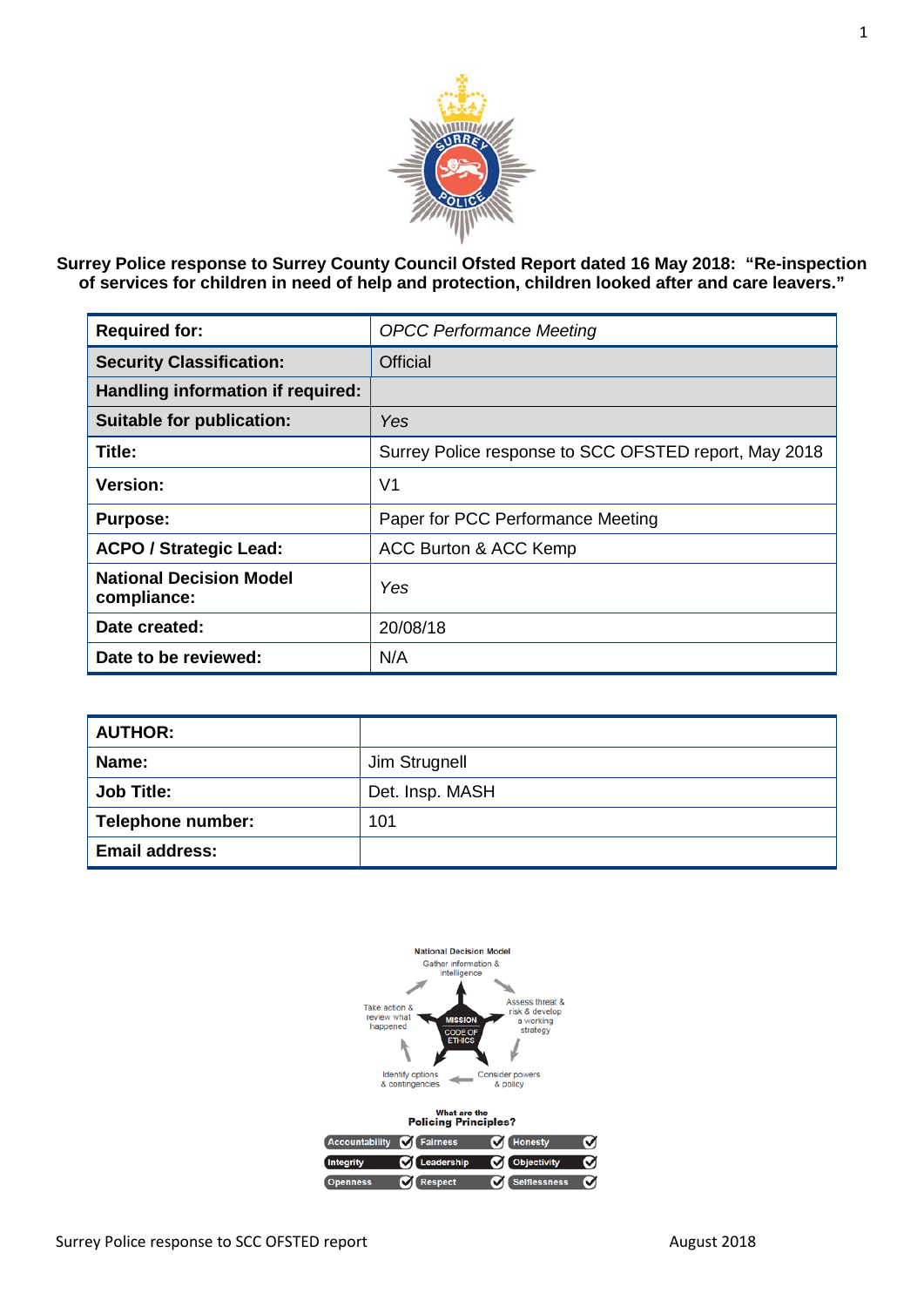## **1. Background**

- 1.1. Surrey County Council Children's Services were re-inspected by OFSTED in May 2018 and OFSTED's finding was that Children's Services in Surrey are inadequate.
- 1.2. The OFSTED report makes numerous critical observations about partner agencies, and their contribution to some of the issues that Surrey Children's Services (SCS), and specifically the Multi-Agency Safeguarding Hub (MASH), are facing.
- 1.3. In particular, there is specific mention of Surrey Police in two of its findings:
	- 1.3.1 **Finding #47 states**: "Children who have been charged with a criminal offence are regularly detained overnight in police stations because of a shortage of suitable emergency local authority accommodation. The local authority and the police are not implementing the Joint Surrey Protocol rigorously. A much larger number of children who have been arrested and not charged are also held overnight in police stations. Although the local authority has no duty to provide accommodation for the latter group, the practice of detaining children overnight to continue police investigations within prescribed timescales is highly concerning."
	- 1.3.2 **Finding #97 states:** "Partnership working is not always effective or sufficiently focused on children's needs. This has limited the ability to drive sustained improvement in relation to weaker areas of performance. For example, the ambition to reduce the number of inappropriate police referrals into the MASH has not been realised, despite repeated efforts, and this has continued to adversely impact on the timeliness and quality of decision-making at the front door."

# 2 **Finding #47**

- 2.1 **Executive summary** of response to finding #47 children in police custody
	- 2.1.1 Surrey Police accept that there have been occasions up until April 2018 where the Joint Surrey Protocol has not been implemented properly and a child has been detained inappropriately. This has generally been where Custody Sergeants have, with good intention, sought secure accommodation for remanded young people based on their offending history when in fact the serious-harm threshold which PACE requires is not met.
	- 2.1.2 Since April 2018, a number of changes have been made to procedures, with increased training and awareness of PACE issues surrounding children in custody being made available and renewed guidance issued around the Joint Protocol.
	- 2.1.3 Surrey Police are confident that these measures will result in significant improvements in how children in custody are dealt with, both in compliance with the Joint Protocol and in 'pre-charge' cases.
- 2.2 Overview and Custody changes Finding #47 children in police custody
	- 2.2.[1](#page-1-0) Since April 2018 there has been a 15% increase<sup>1</sup> in the number of Children and Young Persons (CYP's) being detained within Surrey. This increase is in line with current trends across Surrey with detainee numbers overall increasing by 11% during the same period.
	- 2.2.2 Since April 2018 Surrey Police have introduced a number of new measures to safeguard CYP's entering Surrey Custody Suites. These include:
		- 2.2.2.1 A Duty Inspector reviews all children upon arrival in the custody suite to ensure any arrest is proportionate and necessary, and to ensure compliance with PACE responsibilities relating to detained children.
		- 2.2.2.2 A renewed 'CYP Checklist' has been introduced as part of the NICHE Custody Record, and this checklist is completed at the point of authorising detention, again

<span id="page-1-0"></span> <sup>1</sup> 206 CYP's detained between April – July 2018 compared to 179 in the same period last year.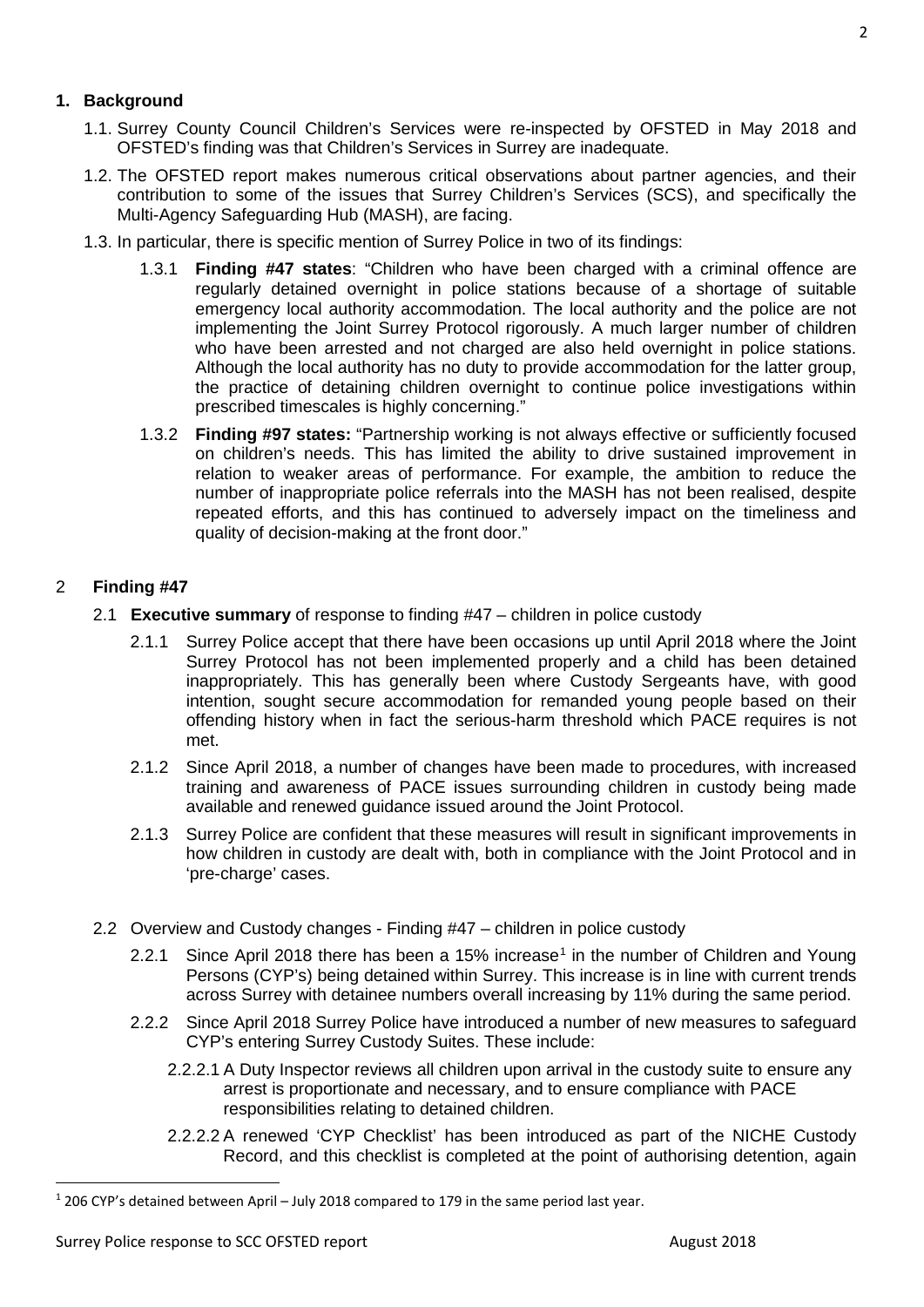following handover between shifts, and is also reviewed as part of subsequent PACE review by the Inspector.

- 2.2.2.3 Improved awareness of the 'Joint Protocol' between Surrey Police and SCS. Guidance posters are now available within all suites, briefings have been provided, and initial training is also being reviewed in relation to the way new custody sergeants are taught about CYP's and the Joint Protocol, including the 'Serious Harm' test.
- 2.3 Post-charge accommodation requests (#47)
	- 2.3.1 PACE states that responsibility for accommodating a child that has been charged and remanded for the court the next day must be passed to the local authority unless it is deemed impracticable, and this accommodation should be 'non-secure' unless there is a risk of serious harm towards members of the public in which case 'secure' accommodation should be requested. 'Serious Harm' is a specific test with a high threshold, namely death or serious injury. Impracticable relates to extreme weather or circumstance beyond the control of Surrey Police or SCS and can include those children charged and remanded during the early hours of the morning.
	- 2.3.2 It needs to be noted that there is no 'secure' accommodation available in Surrey.
	- 2.3.3 Analysis by the police CJ team has revealed that there have been numerous occasions where the custody sergeant has misinterpreted the 'Serious Harm' test and requested 'secure' accommodation when they could only request 'non-secure', and subsequently rejected the offer of 'non-secure' believing that accommodation was not suitable and in the absence of secure accommodation (2.3.2) have kept the child in police custody. (The local authority is able to decide that secure accommodation is needed based on a lowerlevel threshold.)
	- 2.3.4 During 2017/18 21 accommodation requests were made to SCS under the Joint Protocol. Of these 21, 6 were for secure accommodation and subsequent review shows that only 2 of these requests were appropriate. 9 offers of accommodation were rejected by custody sergeants. Of the remaining 6, 5 of these children were accommodated (24% of the original 21).
	- 2.3.5 Since April 2018 there have been only 5 children charged and remanded, and requests for accommodation have been made in every case. One of these was for secure, which was inappropriate and specific feedback has been given. Of the remaining 4, 3 met the 'impracticable criteria' and with the no suitable accommodation being available for the remaining one case.
	- 2.3.6 Overall there has been a significant improvement in our compliance with the Joint Protocol since April 2018. The aim is for 100% compliance with the Joint Protocol.
- 2.4 Pre-charge overnight PACE prisoners (#47)
	- 2.4.1 On occasions it is necessary to keep CYP's in custody overnight pre-charge due to the nature of the investigation such as the need to prevent interference with witnesses and/or evidence.
	- 2.4.2 In the financial year 17/18 the number of CYP's detained overnight increased by 29% to 66 and accounted for just under 10% of all CYP's detained by Surrey Police. The increase can be attributed to changes in the Bail Act in April 2017 which restricted the ability of custody sergeants to use Police Bail to release CYP's from custody overnight to return in the Police station in the morning.
	- 2.4.3 Legal advice has recently been sought around the legality of using Police Bail to release CYP's from custody overnight with a short re-bail time (e.g. the next day) and, as a result, this practice has since been re-introduced with guidance issued to all custody sergeants. Since the re-introduction of this advice the number of CYP's being detained overnight has decreased by 20% to levels near those seen prior to changes to the Bail Act in April 2017.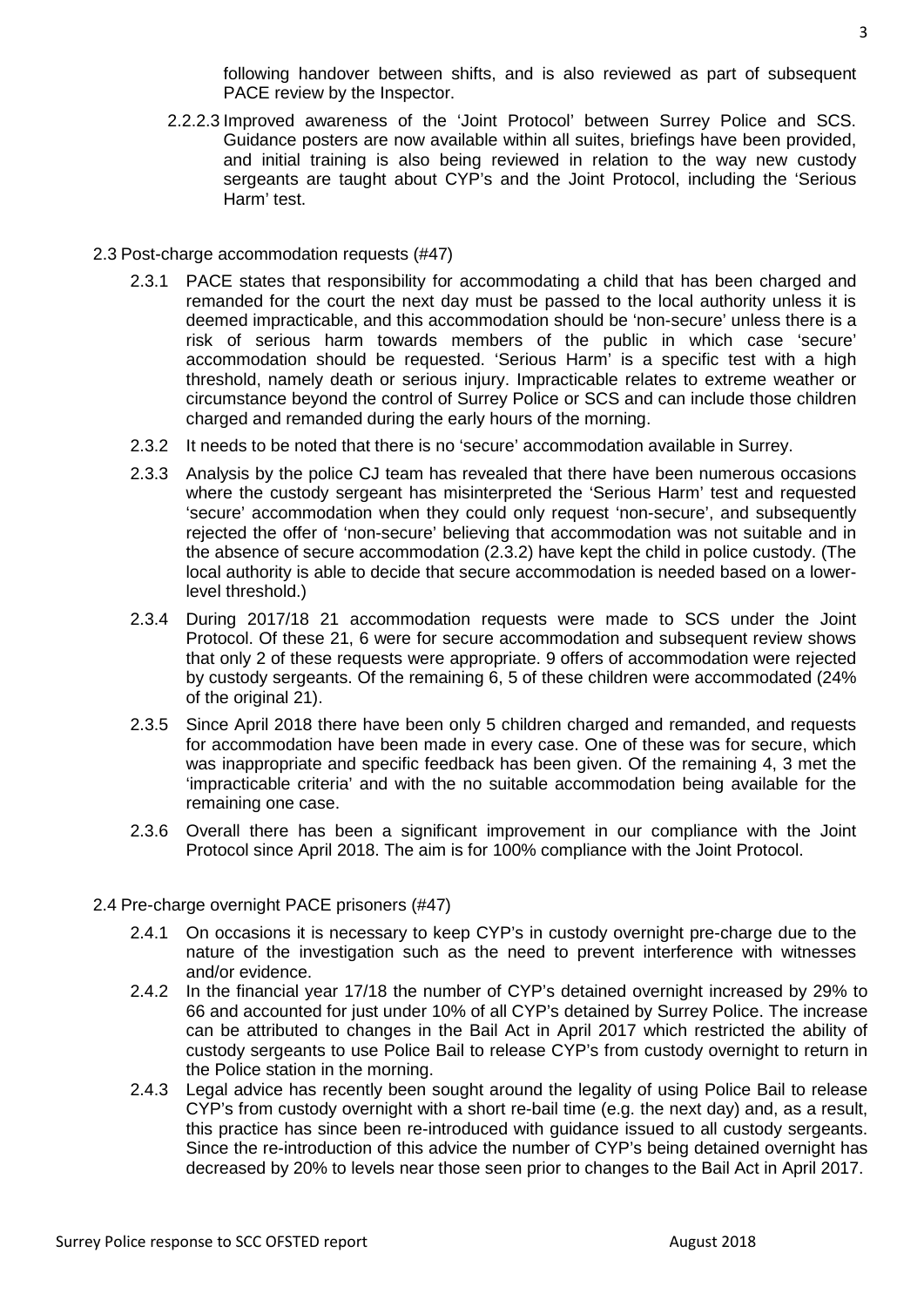# **3 Finding #97**

- 3.1 **Executive summary** of response to finding #97 inappropriate police referrals to the MASH
	- 3.1.1 Surrey Police has contacted the OFSTED Inspection Team who compiled the report and have requested clarity on this, and the specific phraseology used in finding #97 relating to "inappropriate police referrals", requesting some clear definition and context, and any specific examples of such referrals found as part of their inspection. There has been acknowledgement of this request, but – at the time of writing – OFSTED are unwilling to provide direct feedback at this stage and have redirected Surrey Police to the local authority as per their protocol.
	- 3.1.2 The MASH receives a large volume of referrals from Police and this is the first report to have identified a proportion of these were "inappropriate". In the absence of direct feedback from OFSTED, the working assumption is that this term relates to the police assessing and submitting too many referrals, or contacts, which do not meet the threshold for intervention from SCS.
	- 3.1.3 Since July 2018, there has been refreshed joint guidance issued to Police MASH officers in order to reduce the number of such contacts to SCS.
	- 3.1.4 There is certainly no indication from either SCS or OFSTED that risk is *under*-assessed or missed.
- 3.2 Findings and response to #97 inappropriate police referrals to the MASH
	- 3.2.1 The purpose of the MASH is to share information with a range of partners to identify risk having obtained a rounder picture of the child. Once that has been completed it is then appropriate to refer that child (or not as the case may be) to the relevant organisation for the necessary action and support. It is at that time it should be considered that a referral or contact has been sent to the relevant organisation.
	- 3.2.2 The issue and commentary that has been raised about inappropriate referrals is correct in terms of there not being an effective process or mechanism for multi-agency filtering and assessment before officially sending to a partner organisation. The current system takes the initial sharing of information as a 'contact' or 'referral'. Therefore there is a risk of misinterpretation of when the referral/contact is made to Children's Services and with the lack of clarity from Ofsted then this remains unclear.
	- 3.2.3 The reference guide as to levels of risk is detailed in Appendix A.
	- 3.2.4 SCS are, at the time of writing, unable to provide definitive figures to quantify the proportion of police referrals that either they, or OFSTED, may consider to be "inappropriate".
	- 3.2.5 Since the 25<sup>th</sup> July 2018 work has commenced to improve the quality of the initial police triage of 'Blue' referrals. This is to prevent referrals being BRAG'd as 'Green' inappropriately. A new process (Appendix B) has been jointly agreed and trained. This will be reviewed by the MASH Detective Inspector on the 10<sup>th</sup> September 2018.
	- 3.2.6 Between 25<sup>th</sup> July and 14<sup>th</sup> August there have been 850 'Green' referrals [Source: Police MASH], of which 81 have been returned [Source: SCS] to police to be re-BRAG'd as 'Blue'. This is 9.5% of the referrals and this figure will be closely monitored going forward.

## **4 OFSTED comment on the effectiveness of partnership working**

- 4.1 As part of the OFSTED report, including in finding #97, mention is made of partnership working not being as effective as it ought to be, and that efforts should be renewed by SCS leaders to engage universal services to undertake lead professional roles and to form teams around the children and families when difficulties emerge.
- 4.2 Whilst police are included in the definition of 'universal service', and are defined as a 'Safeguarding Partner' under the Children Act 2004, there is no expectation from SCS that a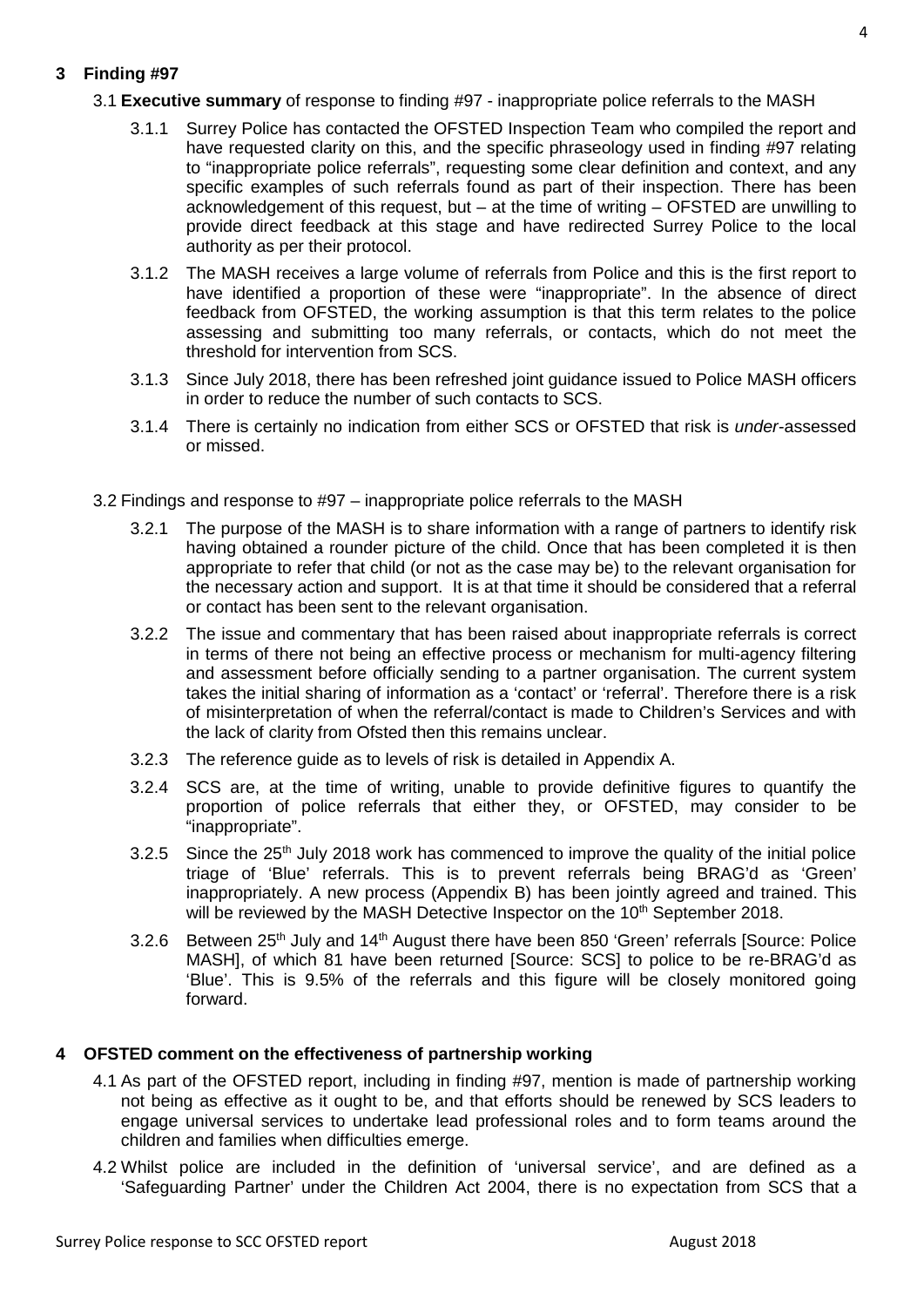member of police staff would become a 'lead professional' for a particular case, although there are circumstances where an officer or a member of a police staff could be a member of a "Team Around a Child" and these are normally when there is some offending, or potentially criminal risktaking.

4.3 In the current absence of this view (contrary or otherwise) it is submitted that the OFSTED feedback relating to partnership working should be taken in the round, as opposed to having any particular direction to Surrey Police.

## **5 Conclusion**

- 5.1 Surrey Police remain committed to supporting SCS in their journey of improvement.
- 5.2 As can be seen from the changes already made in the arrangements and guidance with regard to children in custody (paras. 2.2.2, 2.4.3) and in assessing the level of risk of referrals (paras. 3.2.5 and Appendix B) Surrey Police have already taken action to improve their contribution to the safeguarding processes in Surrey.
- 5.3 Further review and reporting may be necessary on receipt of the requested feedback from OFSTED.

## 6 **Decisions required**

6.1 None, this paper is for information only.

*Appendix A: BRAG (Blue, Red, Amber, Green) – Quick reference summary guidance. Appendix B: Police triage of 'Blue' SCARFs.*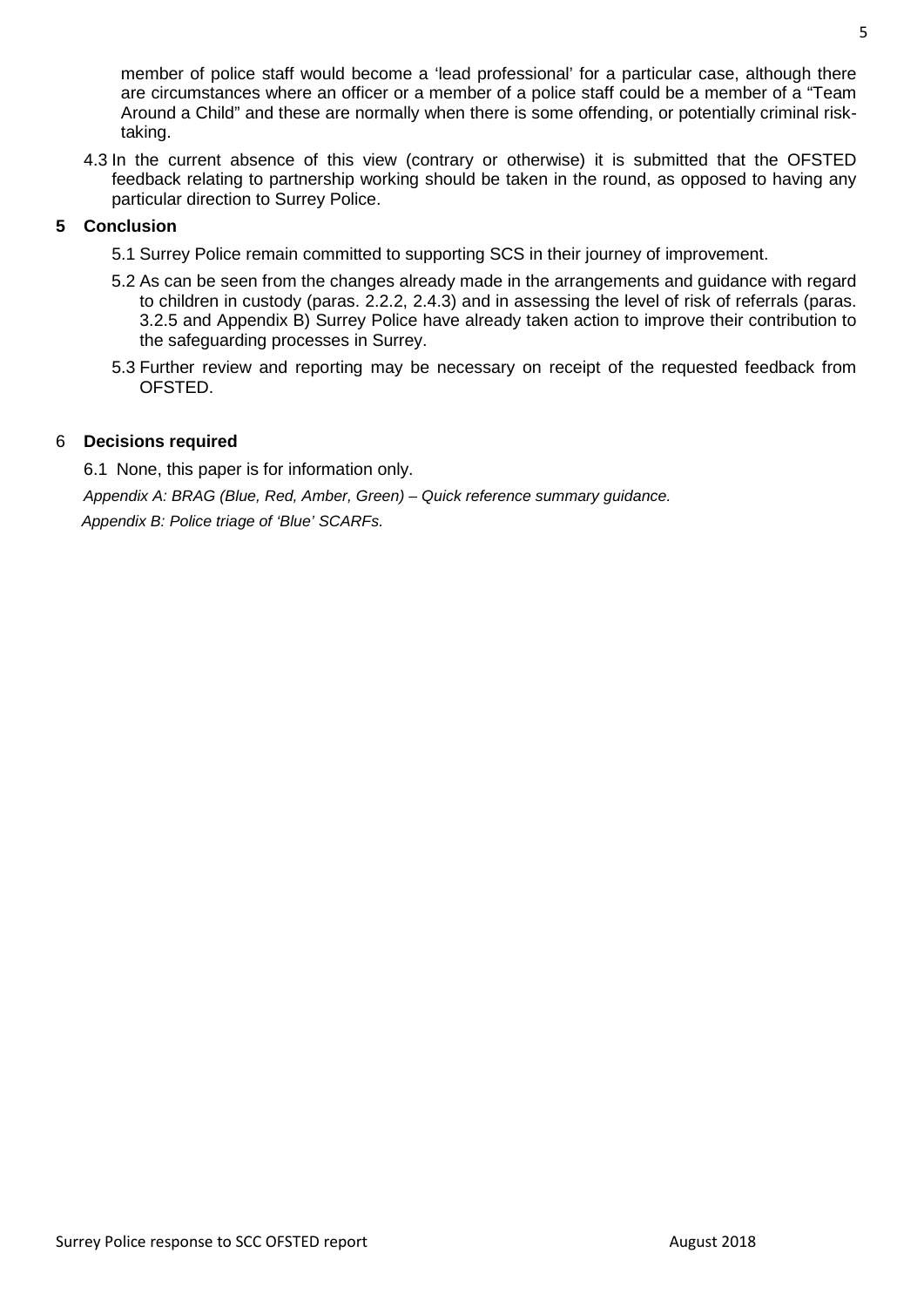# **Appendix A: BRAG (Blue, Red, Amber, Green) - Quick Reference Summary Guidance.**

| <b>Risk Level</b>                            | <b>Red</b>                                                                                                                                                                                                                                                               | <b>Amber</b>                                                                                                                                                                                                                                                                                                                                    | <b>Green</b>                                                                                                                                                                                                                                     | <b>Blue</b>                                                                                                                                                                                                                                            |
|----------------------------------------------|--------------------------------------------------------------------------------------------------------------------------------------------------------------------------------------------------------------------------------------------------------------------------|-------------------------------------------------------------------------------------------------------------------------------------------------------------------------------------------------------------------------------------------------------------------------------------------------------------------------------------------------|--------------------------------------------------------------------------------------------------------------------------------------------------------------------------------------------------------------------------------------------------|--------------------------------------------------------------------------------------------------------------------------------------------------------------------------------------------------------------------------------------------------------|
| <b>Definition</b>                            | <b>HIGH RISK</b><br><b>Child or young person</b><br>appears to be at risk of<br>immediate and/or serious<br>harm that require<br>immediate or prompt<br>actions. Child or young<br>person has suffered or is at<br>risk of suffering significant<br>harm                 | <b>MEDIUM RISK</b><br>Child or young person is or<br>could be at risk of harm,<br>but no imminent risks or<br>urgent safeguarding<br>concerns and concerns less<br>serious                                                                                                                                                                      | <b>STANDARD RISK</b><br><b>Lower level</b><br>concerns/vulnerabilities for<br>the child or young person, if<br>not addressed may lead to<br>poor outcomes                                                                                        | <b>NO/MINIMAL RISK</b><br>No or very low level<br>concerns in relation to a<br>child or young person<br>where no actions are<br>required                                                                                                               |
| <b>Multi Agency Levels of</b><br><b>Need</b> | <b>Level 4 - SPECIALIST</b><br>(Vulnerable children and<br>young people requiring<br>specialist help = Children<br>and young people who<br>require intensive help and<br>support from a limited<br>range of specialist services<br>including Children's Social<br>Care). | Level 3 - TARGETED &<br><b>TIMELY INTERVENTION</b><br>(Vulnerable children and<br>young people requiring<br>timely intervention =<br>Children and young people<br>who are not achieving the<br>expected outcomes and<br>require more intensive but<br>time limited support from<br>a range of services<br>including Children's Social<br>Care). | Level 2 - EARLY HELP<br>(Vulnerable children and<br>young people requiring an<br>Early Help offer = starting to<br>or at risk of diverting from<br>expected outcomes and<br>likely to require additional<br>support for a time limited<br>time). | Level 1 - UNIVERSAL<br>(Children and young<br>people requiring<br>Universal Services in the<br>Community = $are$<br>achieving expected<br>outcomes and have their<br>needs met with universal<br>service provision without<br>any additional support). |
| <b>Response needed</b>                       | Due to concerns about the<br>child having suffered or<br>being at risk of suffering<br>significant/serious/imminent<br>harm the concerns are likely                                                                                                                      | Whilst the concerns or risks<br>are less serious, the child or<br>young person and their<br>family are in need of<br>intervention and support.                                                                                                                                                                                                  | The information is indicating<br>some lower level concerns or<br>vulnerabilities for the child or<br>young person and further<br>support is likely needed.                                                                                       | There are no additional<br>identified needs or<br>vulnerabilities and no or<br>low risks to the child or<br>young person. No specific                                                                                                                  |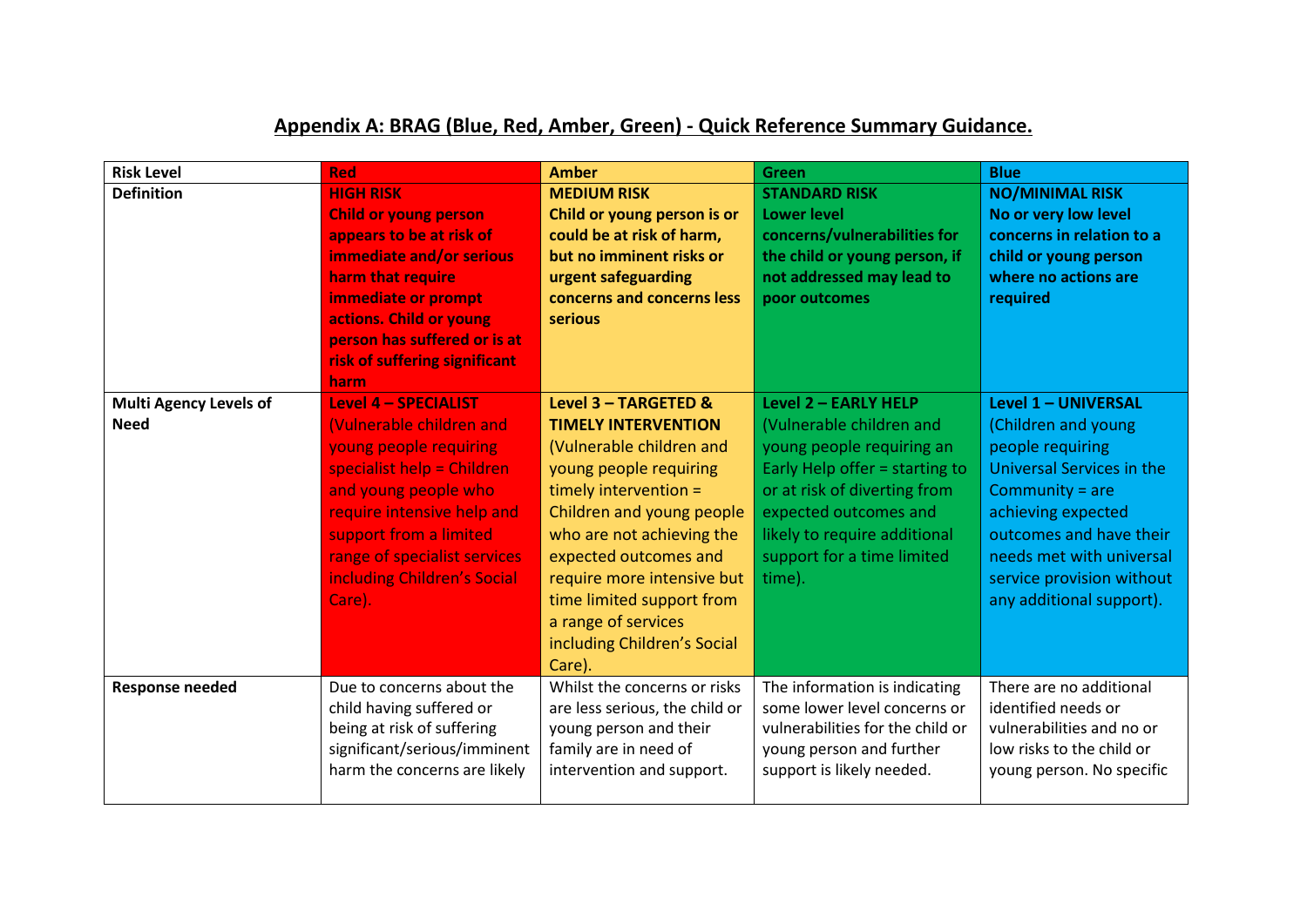| to meet the Local Authorities    | Two forms of intervention   |                                 |                             |
|----------------------------------|-----------------------------|---------------------------------|-----------------------------|
|                                  |                             | However, this falls below the   | intervention is needed by   |
| duties under Section 47 of       | may be required:            | level requiring Local Authority | the Local Authority or      |
| the Children Act 1989.           |                             | intervention under Section 17   | partner agencies. The child |
|                                  | 1. Early Help               | or Section 47.                  | or family's needs can be    |
| Therefore, it is likely that a   | Targeted support via the    |                                 | met by universal services   |
| <b>Strategy Discussion is</b>    | completion of an Early Help | The family may need advice or   | that the family can access. |
| needed to decide if Section      | Assessment and convening    | signposting to appropriate      |                             |
| 47 Enquiries are required.       | of a Team Around the        | support services within the     |                             |
|                                  | Family (TAF) meeting        | community.                      |                             |
| If the criteria is not met for a | involving the family and    |                                 |                             |
| Strategy Discussion, a Child     | relevant professionals or   | Alternatively, partner agencies |                             |
| & Family Assessment under        | agencies to agree a plan of | may need to provide             |                             |
| Section 17 of the Children       | how the risks or the child  | preventative services via an    |                             |
| Act 1989 will be required.       | and/or family's needs will  | Early Help Assessment and       |                             |
|                                  | be met and addressed.       | Team Around the Family          |                             |
|                                  |                             | $(TAF)$ .                       |                             |
|                                  | 2. Child & Family           |                                 |                             |
|                                  | <b>Assessment</b>           |                                 |                             |
|                                  | The nature of the concerns  |                                 |                             |
|                                  | and risks require a Local   |                                 |                             |
|                                  | Authority social worker to  |                                 |                             |
|                                  | complete a Child & Family   |                                 |                             |
|                                  |                             |                                 |                             |
|                                  | Assessment under Section    |                                 |                             |
|                                  | 17 of the Children Act 1989 |                                 |                             |
|                                  | (Child in Need).            |                                 |                             |
|                                  |                             |                                 |                             |